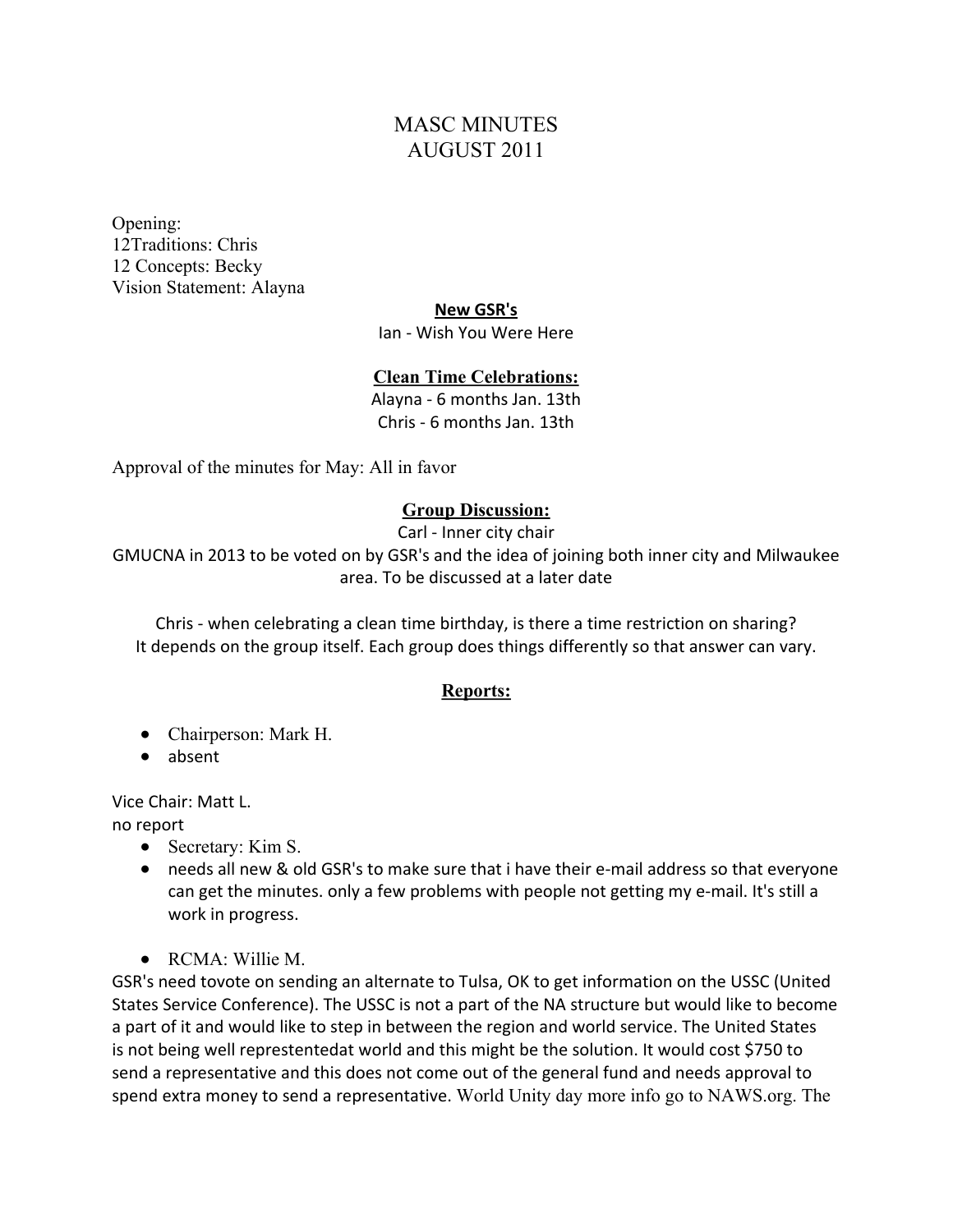new "living clean" literature will be available for \$8.50 and can be downloaded but not printed. they are encouraging any area who would like a Service System Project Workshop to notify region by next cycle. Activities looks forward to meeting with all activity chairs at the next regional activities meeting TBA. H&I chair at region had an H&I meeting with chairs. \* areas attended. The event was a success and a possible event to take place in Jan 2012. There was also a major financial discussion on how money was being spent. thanks, willie

PR: Mark H.

Okay, here's what I mentioned in your report:

-That last month we did a presentation and have given information to the Addiction Resource Council in Waukesha.

-That this month we gave a presentation to the folks at Waukesha County's AODA and are providing them information.

-Our latest contact has been speaking with the Director of Rogers Memorial Hospital's Herrington Recovery Center in Oconomowoc (finally.) At the moment, we are providing them some information.

-Last year's focus was Milwaukee County; this year's focus has turned out to be Waukesha County.

-Helping build up the phoneline group (both initial responders & people to go on a 12-step list to give a ride or meet someone.)

-We want to do a broad mailing, and we may or may not get a chance to do that, time allowing.

 $\bullet$  H & I: Corey L.

### **H & I Subcommittee Meeting Minutes August 14, 2011**

Attendance

Corey L.

Colin N.

Oliver W.

Ian P.

Peter(Activities Chair)

House of Corrections

Change in method of literature distribution.

We plan to provide two basic texts and two Just For Today's in English and Spanish language to the library for each pod. IP's and white books will still be available at each meeting.

We still have an application open for anyone interested in attending the September orientation. Due to Jerry M's work schedule we plan to ask Curt B. if he is willing to be panel leader and go in on both the 2nd and 4th Tuesday of the month.

Rogers Memorial Hospital

We now have two panels here on the 1st Monday at 9:00a.m. and the 3rd Thursday at 6:00p.m..

We now need more volunteers to help keep the panels going.

We will be starting an NA meeting here on Wednesday nights at 7:30p.m., 1st business meeting will probably be Wednesday August 24th.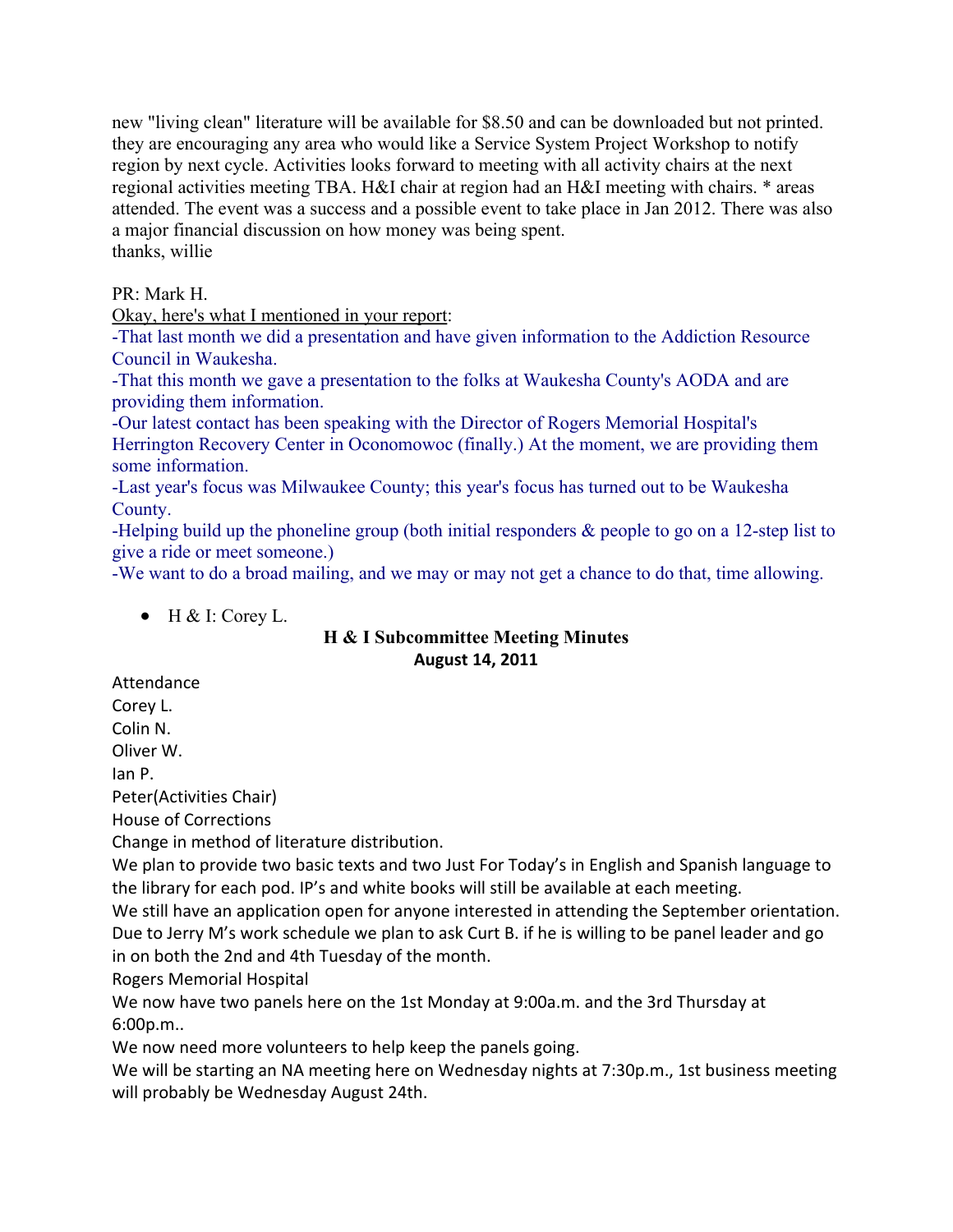Jailhouse Rock

We need to get flyers printed so Willie M. can take them to next region.

St. Johns looks to be good, I'll find out soon. But they may require a security deposit as well as rental fee.

WE NEED AUCTION ITEMS-everyone spread the word. This is H& I's big fundraiser so we need everyone's support.

We need to verify Tony H. as the DJ.

● Activities: Peter M

The 2011 Gratitude Cup, the Milwaukee NA Golfing event, sponsored by the PGNA (Poor Golfers of Narcotics Anonymous) was completed successfully on Saturday August 13, 2011 despite inclement weather including heavy rains. Seventeen golfers participated and a good time was had by all. Prizes were given for the longest drive, closest to the pin, and longest putt. There was a tie between two teams at even par; the team of John, Steve, Mike and Alice; and the team of Bryan, Tom, Stewart and Dustin. Lacking a tie breaking procedure, the Gratitude Cup Trophy remains unclaimed, and controversy has again visited itself upon the already much maligned PGNA. A tie breaking procedure is currently being developed by the PGNA in preparation for the 2012 Gratitude Cup. More will be revealed.

The Monday Night Surrender Picnic on Saturday August 7th went well. Attendance was adequate but not much wider than those from the Monday meeting itself. Lots of other events were going on around town including the State Fair and Air and Water Show at the lake front. The Activities Committee is currently working with H & I on Jailhouse Rock, and will assist with the August 28th Picnic and The Thanksgiving Dinner as needed.

We are currently floating the idea of a New Years Eve Event and will report back to Area in September.

Yours in service, Peter M

- ●
- Outreach: Ned H.
- 414-940-6940.... neddo999@aol.com

absent

- Literature: Matt R.
- sold \$1,316.70 and needs to get a price check on the "living clean" IP
- Website: Roman E.
- [namilwaukee.org](http://namilwaukee.org/)
- In the past month 506 unique page views, 1721 page views. The most visited page is the "meetings" which is very regularly updated. We still need help from people to scan existing flyers and want to stress how important it is for people who create flyers to email us the PDF's ASAP. Not all meeting have GSR's to send to AREA and this is a service we can provide to groups and other addicts seeking events via the web.
- absent

### **Elections:**